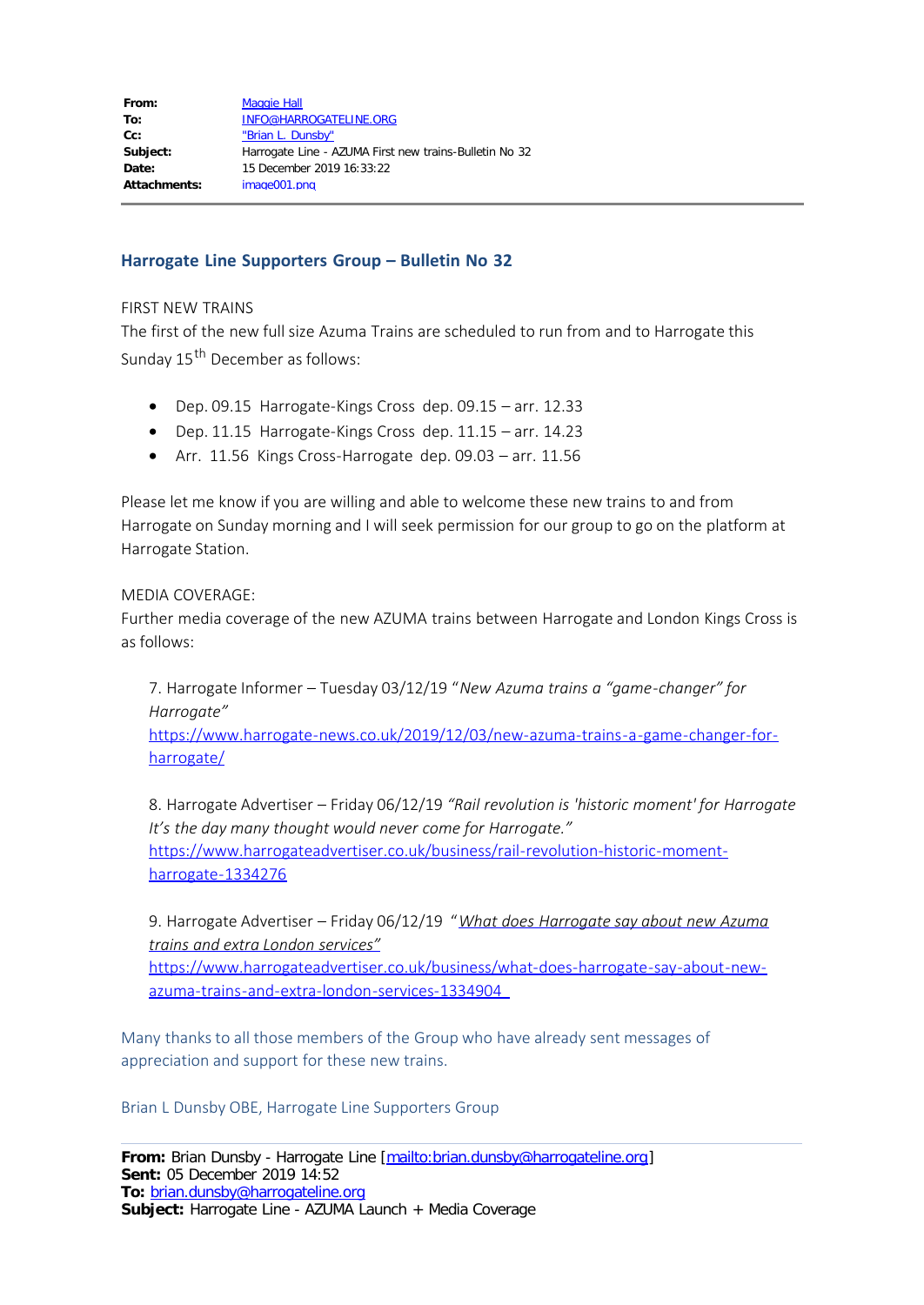## **Harrogate Line Supporters Group**

For those who were not able to join us to welcome the launch of Azuma Trains from Harrogate, herewith the resulting media coverage found to date:

- 1. Harrogate Advertiser 05/12/19 Front cover story "A rail revolution" + page 4 "New era for passengers".
- 2. Yorkshire Post 04/12/19 Regional News page 12 "Town gets on track for a new era in rail links with London"
- 3. Twitter LNER News 03/12/19 Earlier today we ran a special [#Azuma](https://twitter.com/hashtag/Azuma?src=hash) preview service from Harrogate: <https://twitter.com/LNER/status/1201962153017778176?s=20>
- 4. Stray FM 03/12/19 Harrogate's to get Azuma Trains <https://www.strayfm.com/news/local-news/3000818/harrogates-to-get-azuma-trains/>
- 5. Harrogate Advertiser web page 03/12/19: [https://www.harrogateadvertiser.co.uk/business/new-azuma-trains-harrogate-game](https://www.harrogateadvertiser.co.uk/business/new-azuma-trains-harrogate-game-changer-town-1330749)[changer-town-1330749](https://www.harrogateadvertiser.co.uk/business/new-azuma-trains-harrogate-game-changer-town-1330749)
- 6. Yorkshire Post web page 03/12/19 -[https://www.yorkshirepost.co.uk/business/new](https://www.yorkshirepost.co.uk/business/new-azuma-trains-in-harrogate-a-game-changer-for-town-1-10134346)[azuma-trains-in-harrogate-a-game-changer-for-town-1-10134346](https://www.yorkshirepost.co.uk/business/new-azuma-trains-in-harrogate-a-game-changer-for-town-1-10134346)

Please send me details of any other media coverage that you find. My personal speech is also attached for information.

My personal message of thanks to the LNER Team lead by David Horner follows together with his reply.

Thanks also to all members of the Harrogate Line Supporters Group for their long-sanding patient support!

Brian L Dunsby, OBE HARROGATE LINE SUPPORTERS GROUP P O Box 888, Dept PX1, HARROGATE HG2 8UH

Tel: 01423 879208 Mobile: 07836 5378512

REPLY FROM DAVID HORNE MD, LNER

Brian

Thank you very much for supporting us not only this morning but on our journey to reach this point!

It was our pleasure to share this moment with you today, after the many years of work and effort you have personally put in.

We really appreciate the advice and help which you have given us in preparing for today's event, and we're looking forward to the launch of the services in a few days' time!